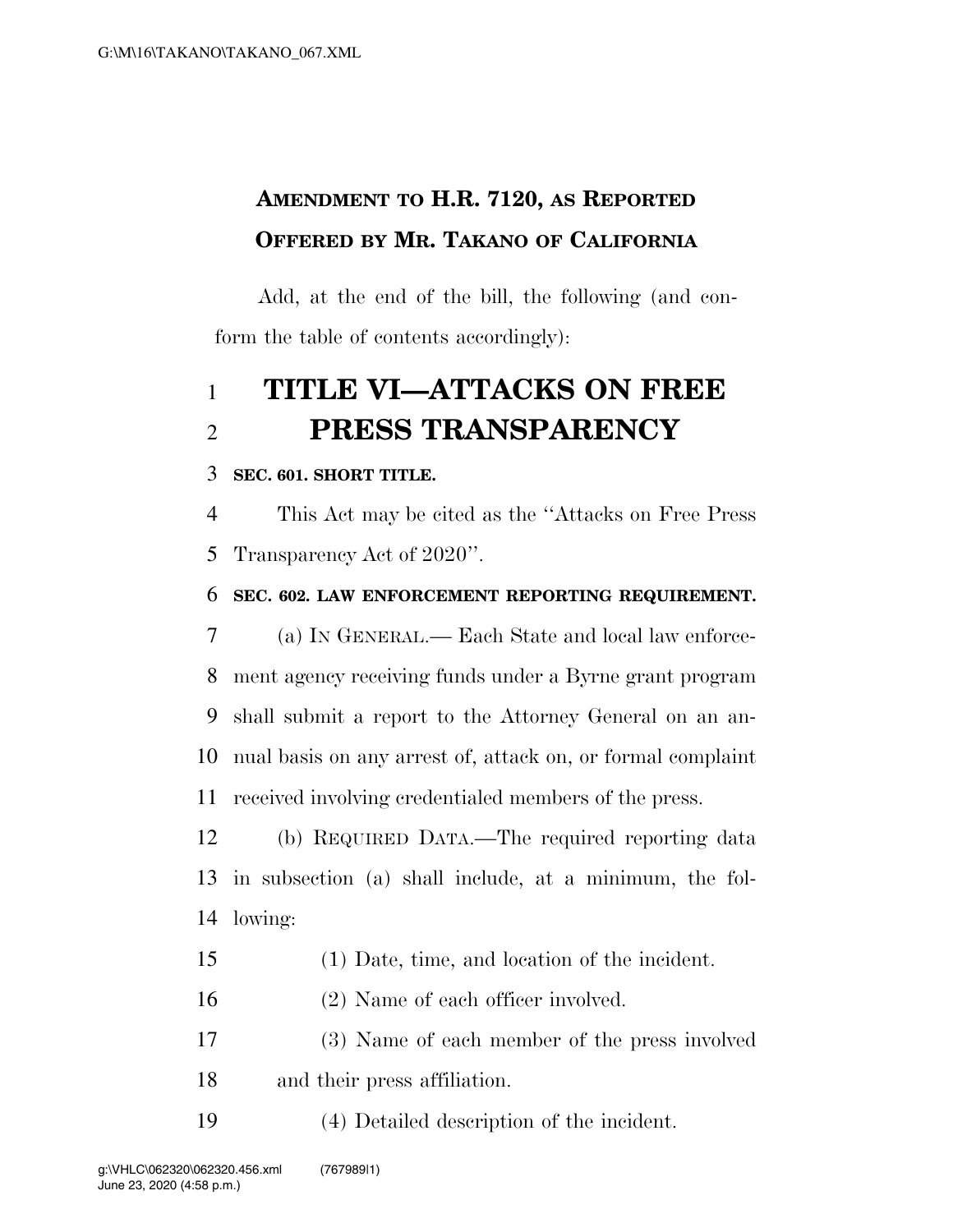(5) Legal justification or basis used for the de-2 tention or arrest of a member of the press.

 (6) The instances and status of any legal or formal action taken against the law enforcement agency as a direct result of the reported incident.

 (c) RECORD RETENTION.—Each law enforcement agency required to report data under this section shall maintain records relating to any matter so reportable for not less than 5 years after those records are created.

#### **SEC. 603. FEDERAL REPORTING PROCESS.**

 (a) IN GENERAL.—The Attorney General shall create within 1 year of enactment of this title a new reporting process by which credentialed members of the press may voluntarily submit information to the Attorney General de- tailing any attacks, arrests, or complaints of unlawful ac- tions by law enforcement against members of the press. (b) FILING OF COMPLAINTS.—Complaints may be filed either by a credentialed member of the press directly involved in a complaint or another member affiliated with the same organization on behalf of the individual.

 (c) PUBLIC AVAILABILITY.—The Attorney General shall make the aggregate data from these complaints available to the public on an annual basis, beginning one year after the date of enactment of this title, and then